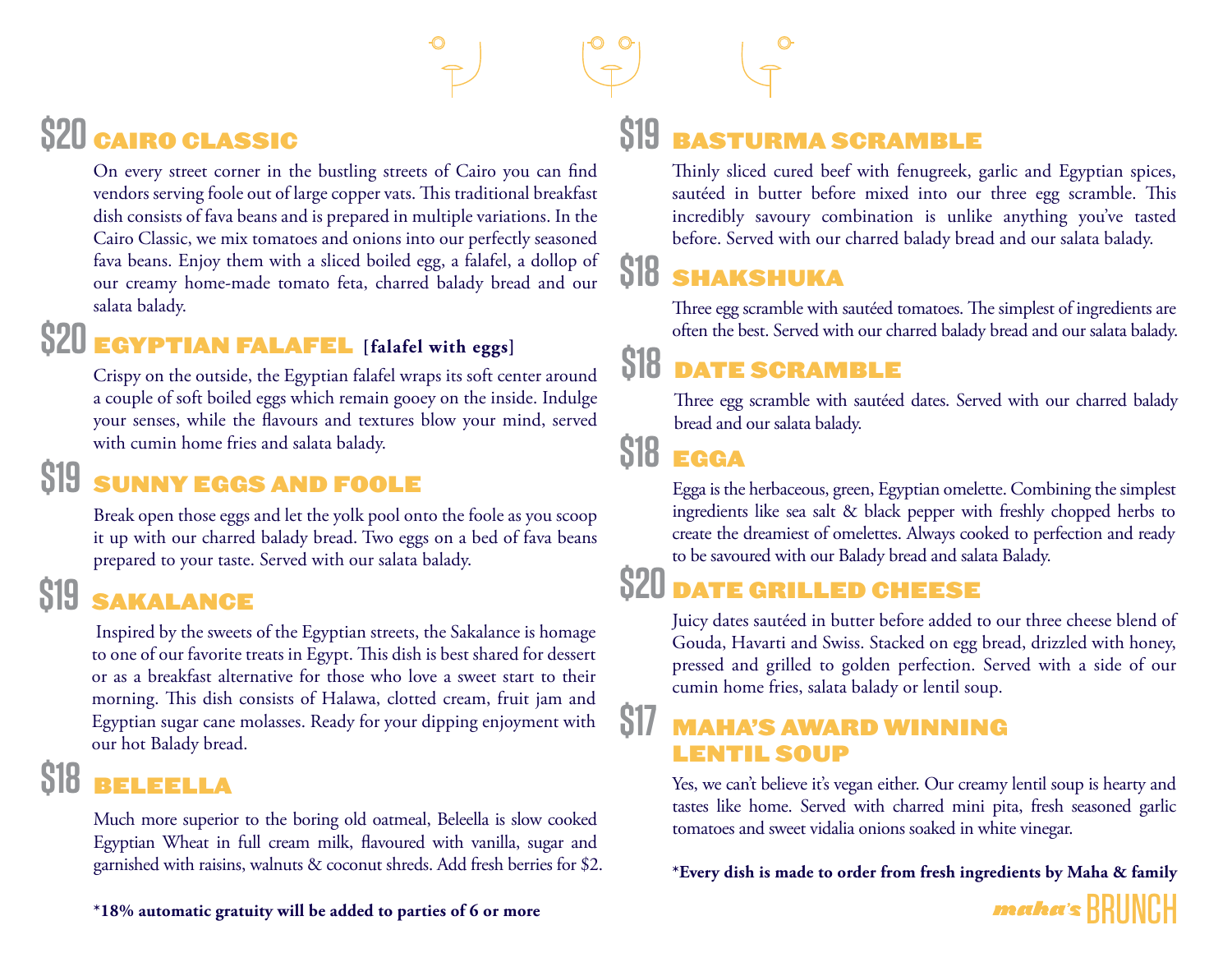# SANDWICHES & SIDES

**[sandwiches] [sides]**

### **\$19** PHARAOH'S PO' BOY

This authentic Cairo street food has finally crossed borders. Its loaded with marinated, battered and deep fried baby shrimp, stuffed in our mini pita, drizzled with homemade tehina and tomeya.

# **\$20** MAHA'S MIND BLOWING CHICKEN

Maha's sacred marinate, tossed with parsley, onions and tomatoes, served on a toasted egg bun with tomeya, homemade mayo and tehina.

# **\$20** KEBDA ESKANDARANI **[beef liver]**

Marinated and pan-fried tender beef liver with sautéed green peppers and a side of our homemade tehina. Enjoy in a bowl with bread on the side.

#### **BETENGAN** [vegan]

Roasted eggplant and bell peppers in a mini pita, drizzled with our homemade garlic and tehina.

# **\$17**

Made to satisfy any craving, the Max is loaded into our charred balady bread, stuffed with foole, 2 pieces of falafel, a sliced boiled egg, sweet vidalia onions and drizzled with our homemade tehina sauce.

# **\$17** ARNABEET **[vegetarian]**

Deep fried cauliflower dusted with aromatic cumin and corriander stuffed in our charred mini pita bread and drizzled with our homemade tomeya and tehina sauce.

# **\$15** FOOLE & TAAMEIA **[vegan]**

One mini pita 1 half Foole and 1 half Taameia with tomato, lettuce and a drizzle of our homemade tehina sauce.

| u vidlu                                                                           |                                                                       |
|-----------------------------------------------------------------------------------|-----------------------------------------------------------------------|
|                                                                                   | [sides]                                                               |
| <b>PO' BOY</b>                                                                    | <b>\$2.50 CHARRED BALADY OR MINI PITA BREAD</b>                       |
| street food has finally crossed borders. Its loaded                               | <b>SI2 ASSAL W'TEHINA WITH BREAD</b>                                  |
| ered and deep fried baby shrimp, stuffed in our<br>th homemade tehina and tomeya. | S5<br><b>SEASONED GARLIC TOMATOES</b>                                 |
| <b>ND BLOWING CHICKEN</b>                                                         | 87<br><b>SEASONED MIXED OLIVES</b>                                    |
| ate, tossed with parsley, onions and tomatoes,                                    | \$7<br>88<br><b>BABAGHANOUG</b><br><b>MIXED PICKLES</b>               |
| g bun with tomeya, homemade mayo and tehina.                                      | \$7<br><b>CUMIN HOME FRIES</b><br><b>HUMMUS</b>                       |
| <b>ANDARAN</b> [beef liver]                                                       | <b>S10 HOUSE FOOLE</b><br>S8<br><b>TEHINA</b>                         |
| ried tender beef liver with sautéed green peppers                                 | S6<br><b>S10 LENTIL SOUP</b><br><b>FALAFEL (X2)</b>                   |
| nemade tehina. Enjoy in a bowl with bread on the                                  | 87<br><b>SB</b><br><b>EGYPTIAN BEET SALAD</b><br><b>SALATA BALADY</b> |
| [vegan]                                                                           | S9<br>S8<br><b>SIDE EGY. FALAFEL</b><br><b>CKLED EGGPLANT</b>         |
|                                                                                   | Λn                                                                    |

#### **\$3** DEEP FRIED HARD BOILED EGG

#### **\$9** DOKKA **[hot or mild]**

A mixture of toasted spices, sesame seeds and nuts, paired with extra virgin olive oil and savored with warm pita bread.

#### **\$14** WATERMELON FETA SALAD **[seasonal]**

Sweet watermelon, Egyptian feta, black olives, mint and green onions, drizzled in olive oil.

#### **\$25** CHEF'S APPETIZER PLATTER

Chef's selection of fresh, homemade dips, pickles, falafel and more. Served with traditional Balady bread and pita.

#### **\$25** EGYPTIAN CHEESE PLATTER

Chef's selection of fine Egyptian cheeses. Served with traditional Balady bread and pita.

**\*Every dish is made to order from fresh ingredients by Maha & family**